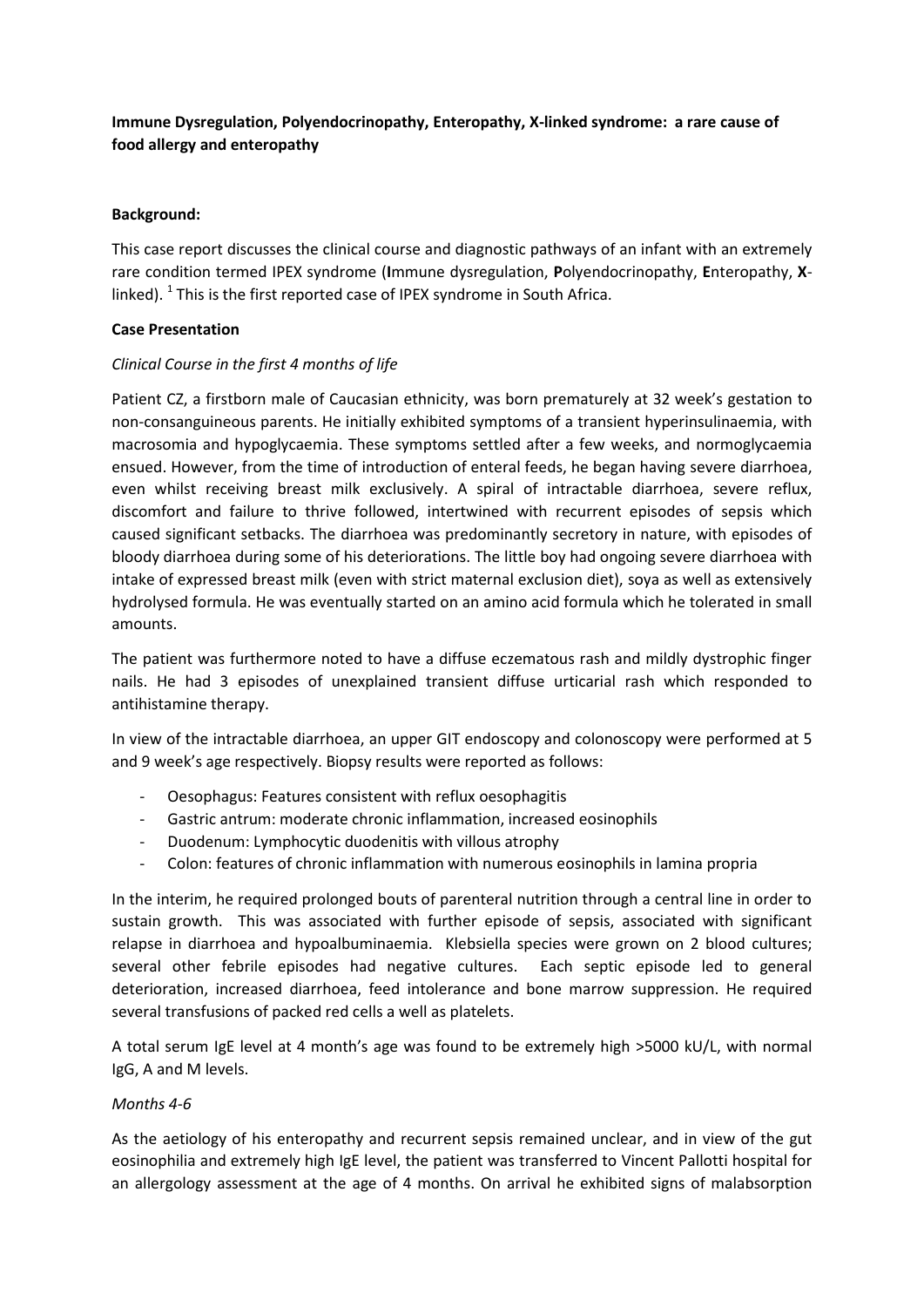with hypoalbuminaemia and growth faltering, and was also noted to have eczema and hepatosplenomegaly. He had patches of skin hyperpigmentation. He was noted to be persistently lymphopaenic, and rapidly became anaemic and thrombocytopaenic with each intercurrent septic episode. Moreover, he had haematuria (which became macroscopic during septic episodes) and persistent proteinuria, associated with a high blood pressure. Liver function tests were persistently deranged. His specific IgE levels to cow's milk protein came back high at 63.6 kU/L (casein 46.8 kU/L), IgE levels to several other foods (egg, wheat, soya, peanut, maize, coconut) were elevated to a lesser degree, with specific IgE levels ranging between 0.8 and 1.32 kU/L.

The picture was one of "leaky gut syndrome" syndrome with poor gut barrier function, leading to infection and allergy. However, there also seemed to be unexplained endocrinological and immunological issues, not typical of a straightforward eosinophilic enterocolitis. A decision was made to start with methylprednisolone treatment, despite its immunosuppressive effects, in hope of reducing the gut inflammation; the rationale being that with ongoing gut leakiness the vicious spiral of malnutrition and sepsis would continue. The response to steroids was excellent and rapid, with normalising stools and tolerance to good amounts of amino acid formula within 2 weeks.

Further immunological testing was performed, showing *positive auto-antibodies* as follows:

- Anti-goblet cell IgG
- Anti-thrombocyte IgG
- Direct coombs tests positivity
- Anti-acinar cell antibody
- Anti-smooth muscle antibodies

He was negative to anti-enterocyte antibody, anti-islet cell antibody, anti-Liver,Kidney,Muscle and anti-mitochondrial antibody, ANA, Rheumatoid factor, and anti-thyroid antibodies. Thyroid function tests were normal and he remained normoglycaemic. Random serum cortisol levels were normal.

T cell immunophenotyping showed generally reduced T cell subsets (reduced CD4, CD8 and CD45) but normal B cell levels. CD4+CD25+CD127lo cells (a screening test for Regulatory T cells) were slightly reduced at 4.27% in comparison to control of 5.94%.

The combination of enteropathy, features of autoimmunity, eczema and recurrent sepsis in the context of food allergies and high IgE prompted a suspicion of IPEX or IPEX-like syndrome. DNA analysis for this condition was not available in South Africa, hence was performed at Exeter University in the United Kingdom. A mutation in the FOX P3 gene sequence was found with a missense mutation on Exon 12, c1157G>A with a resultant malfunctioning protein p.Arg386His. This particular mutation had been recognised before in a patient with IPEX syndrome.<sup>2</sup> The DNA sequence, in conjunction with the clinical scenario, confirmed a diagnosis of IPEX syndrome.

In consultation with a team of experts from Seattle University in the USA, the patient received 3 infusions of Rituximab (a chimeric monoclonal antibody against the protein CD20) at weekly intervals to effect B cell depletion, in view of the multiple autoantibodies. He was also commenced on tacrolimus, maintaining levels at 5-7 µg/L. Oral steroids were slowly weaned. No immunisations were given but he is currently on 3-4 weekly infusions of intravenous immunoglobulin. All parameters improved rapidly, including feed tolerance, growth, markers of nutrition, haematopoietic parameters and frequency of septic episodes. The patient is now 6 months old, being cared for lovingly at home, doing extremely well on amino acid formula (which he drinks avidly!), tacrolimus, minimal steroids and vitamin support. He is currently being prepared and matched for a bone marrow transplant.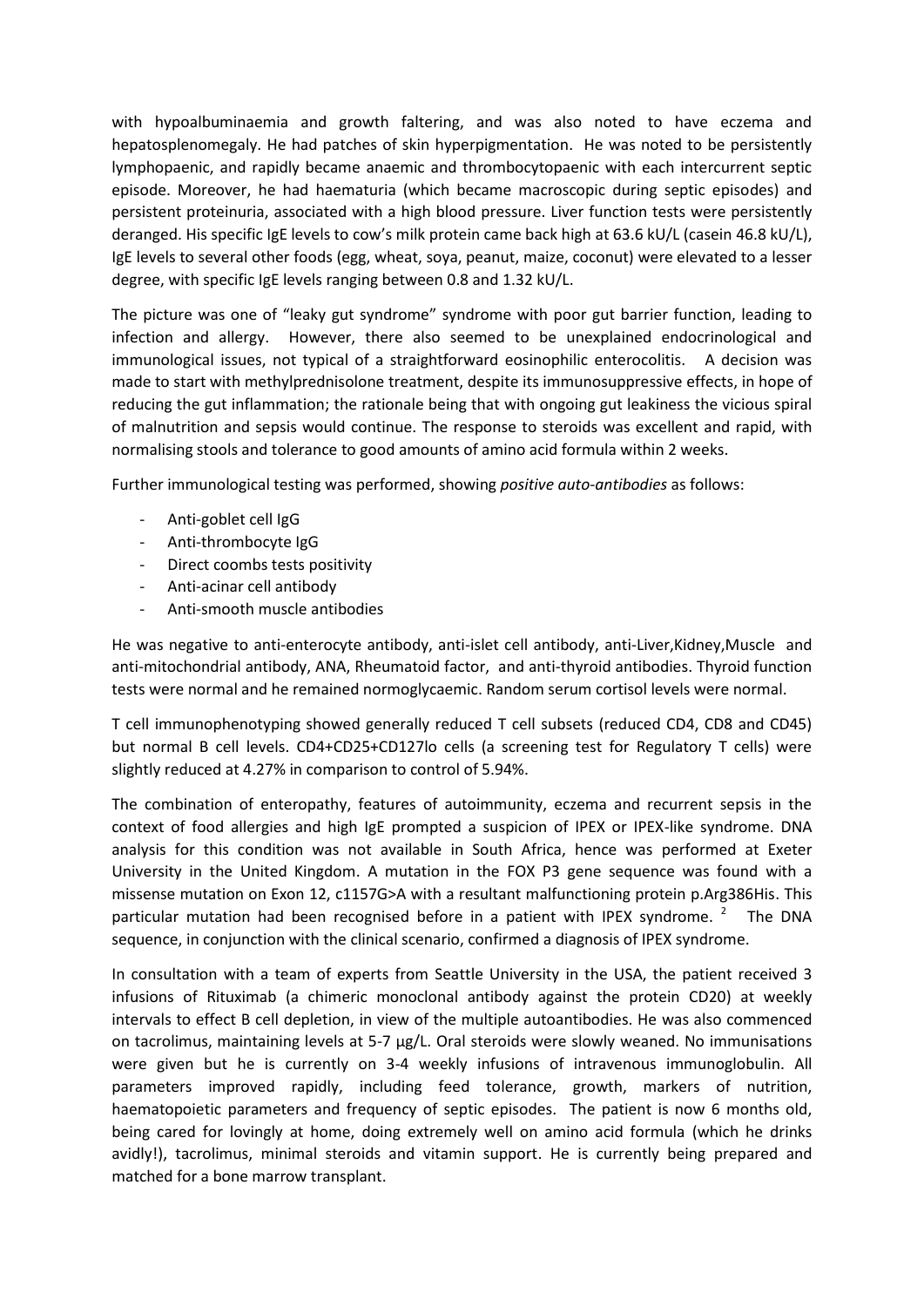### **Discussion: IPEX syndrome**

## *Aetiology and Pathogenesis*

IPEX syndrome stands for "immune dysregulation, polyendocrinopathy, enteropathy, X-linked" syndrome. The central pathogenesis of IPEX is T regulatory cell dysfunction as a result of mutations in the FOXP3 gene.  $3$  FOXP3 is a member of a family of transcription factors called the forkhead box P family, which are fundamental for the normal differentiation of T regulatory cells. The T regulatory cell is involved in immunosuppressive activities essential to acquiring and maintaining immune tolerance.<sup>4</sup> Quantitative or functional deficiency of T regulatory cells leads to dysregulation of immune homeostasis, leading to lack of "tolerance" as manifest by autoimmune disease and allergic inflammation.

Cases of IPEX syndrome have been described sporadically throughout the world,  $2.5$  but there are fewer than 200 published cases worldwide. It is probably underdiagnosed and underreported. This is the first recognised case of IPEX syndrome in South Africa.

Patients with IPEX syndrome usually present in infancy, though certain less severe phenotypes may present later in life. <sup>5,6</sup> It is an X-linked disorder, however mutations can be familial or sporadic. A thorough family history is important, especially of severe enteropathy or early unexplained demise in male infants of maternal family members. In this particular case, the maternal grandmother had 3 unexplained male infant stillbirths, hence genetic mutations in maternal female family members are currently being explored. Female carriers are asymptomatic.

# *Clinical Features*

The classical presentation of IPEX syndrome is the typical triad of: $<sup>1</sup>$ </sup>

- Severe chronic refractory diarrhoea secondary to autoimmune enteropathy
- **•** Dermatitis
- Autoimmune endocrinopathy (usually type I diabetes; sometimes thyroiditis)

usually in association with a markedly elevated IgE level.

However, the presentation may vary, and in the case described above, the typical endocrinopathies are not present.

Other associations are:

- Severe food allergies, usually IgE-mediated  $<sup>7</sup>$ </sup>
- Immune-mediated cytopaenias
- Exaggerated response and increased susceptibility to infection
- Nephritis<sup>8</sup>
- Hepatitis
- Hepatosplenomegaly

All of the above features were exhibited to varying degrees by our patient in the case report, and improved dramatically on immunosuppressive therapy.

Typical disease flares with acute worsening of diarrhoea, dermatitis, cytopaenias or glucose control may occur in response to infections, vaccinations and introduction of new dietary proteins. These flares, as manifest in the above case, can cause significant setbacks and morbidity.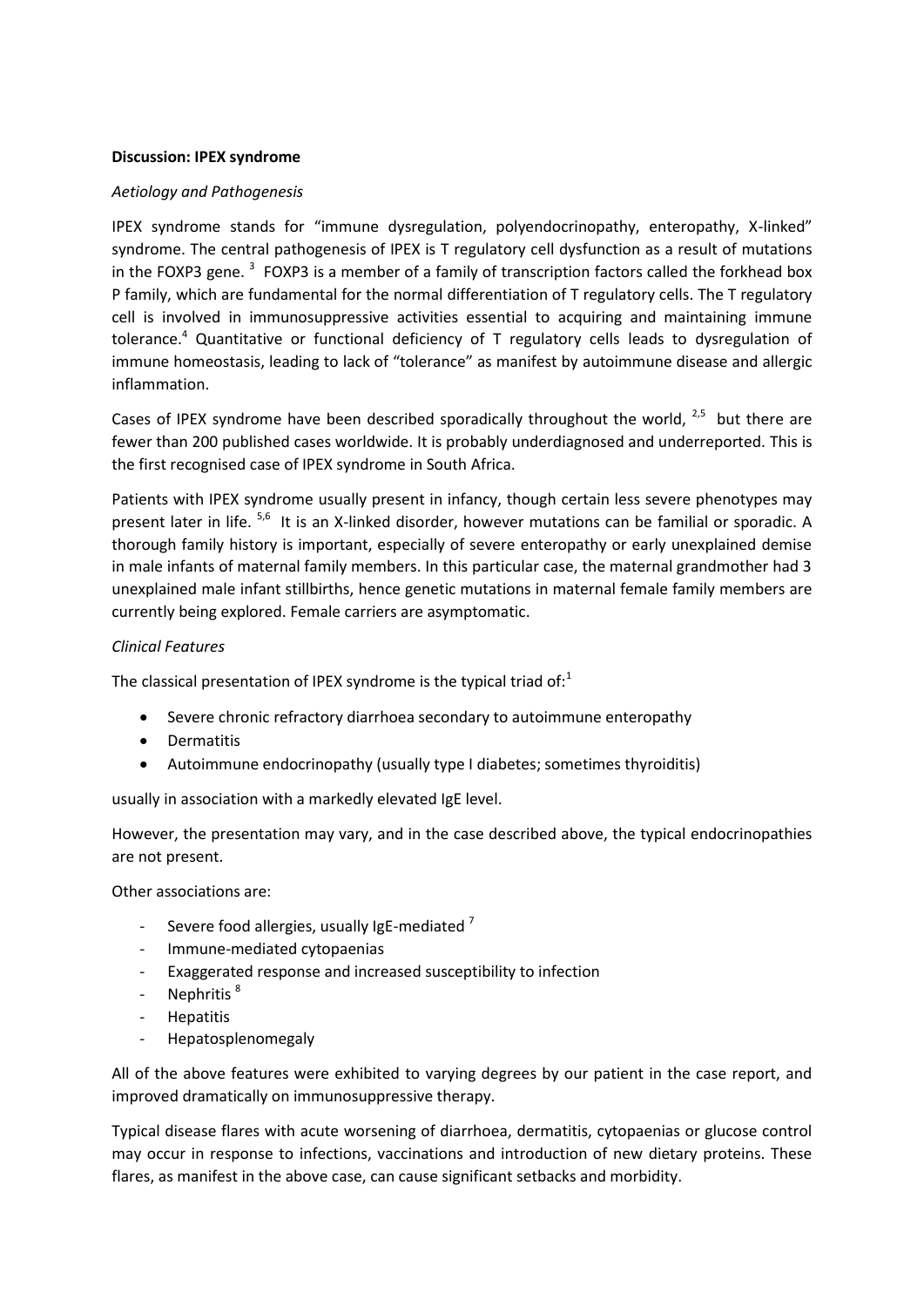# *Diagnosis:*

An accumulation of "clues" is necessary to work towards the diagnosis, as follows:<sup>9</sup>

- GIT endoscopy (findings are non-specific and include villous atrophy, especially in the small intestine, mixed cellular infiltrate, and sometimes crypt hyperplasia or abscesses.)
- Screening for autoantibodies (gut, thyroid, pancreas, blood cell lines)
- Regulatory T cell immunophenotyping
- Immunoglobulin levels (especially IgE)
- Screening for diabetes, hypoadrenalism and thyroid dysfunction
- Screening for food allergies
- Definitive diagnosis by gene analysis for FOXP3 mutations. FOXP3 mutations were first identified in the year 2000, $^{10}$  and several mutations have been identified to date.<sup>2</sup>

# *Management:*

# **Acute management includes:** <sup>9</sup>

- 1. Supportive management of nutrition (may require TPN, usually require at least an extensively hydrolysed formula or amino acid formula), hydration, hypoalbuminaemia
- 2. Prompt and aggressive treatment of intercurrent infections
- 3. Blood products if needed for cytopaenias.
- 4. Management of endocrinopathies
- 5. Isolation to prevent nosocomial infections

#### **Chronic management includes:**

- 1. *Immune suppression:* induction therapy with high dose corticosteroids leads to rapid improvement in symptoms. Some centres are choosing to go straight for steroid-sparing immunosuppressants (personal communication-Troy Torgerson). Induction with a B cell depleting monoclonal antibody (Rituximab) is also sometimes used, as in this case.
- 2. *Steroid sparing agents*: tacrolimus, cyclosporine A and sirolimus have all been used as monotherapy or in conjunction with steroids.<sup>11</sup>
- 3. Identifying and avoiding *dietary allergens*; and optimising nutrition
- 4. *Avoiding vaccinations;* instead providing immune support with 3-4 weekly intravenous immunoglobulins

#### **Definitive management: Haematopoetic Cell Transplantation (HCT)**

IPEX syndrome carries a poor prognosis without effective immunosuppression and intensive supportive treatment. Haematopoeitic stem cell transplantation offers the only potential cure. <sup>12</sup> It seems the earlier the HCT is performed, the greater the potential for cure before long term end organ damage has occurred. Moreover, the "healthier" and less compromised the patient is at the time of HCT, the better the results.<sup>5</sup>

#### *Conclusion:*

IPEX syndrome is an extremely rare immunological disorder with multisystem involvement stemming from genetic mutations in the FOXP3 gene. It is an example of how immune dysregulation can lead to autoimmunity and allergic manifestations in combination. Cases are likely underreported, and a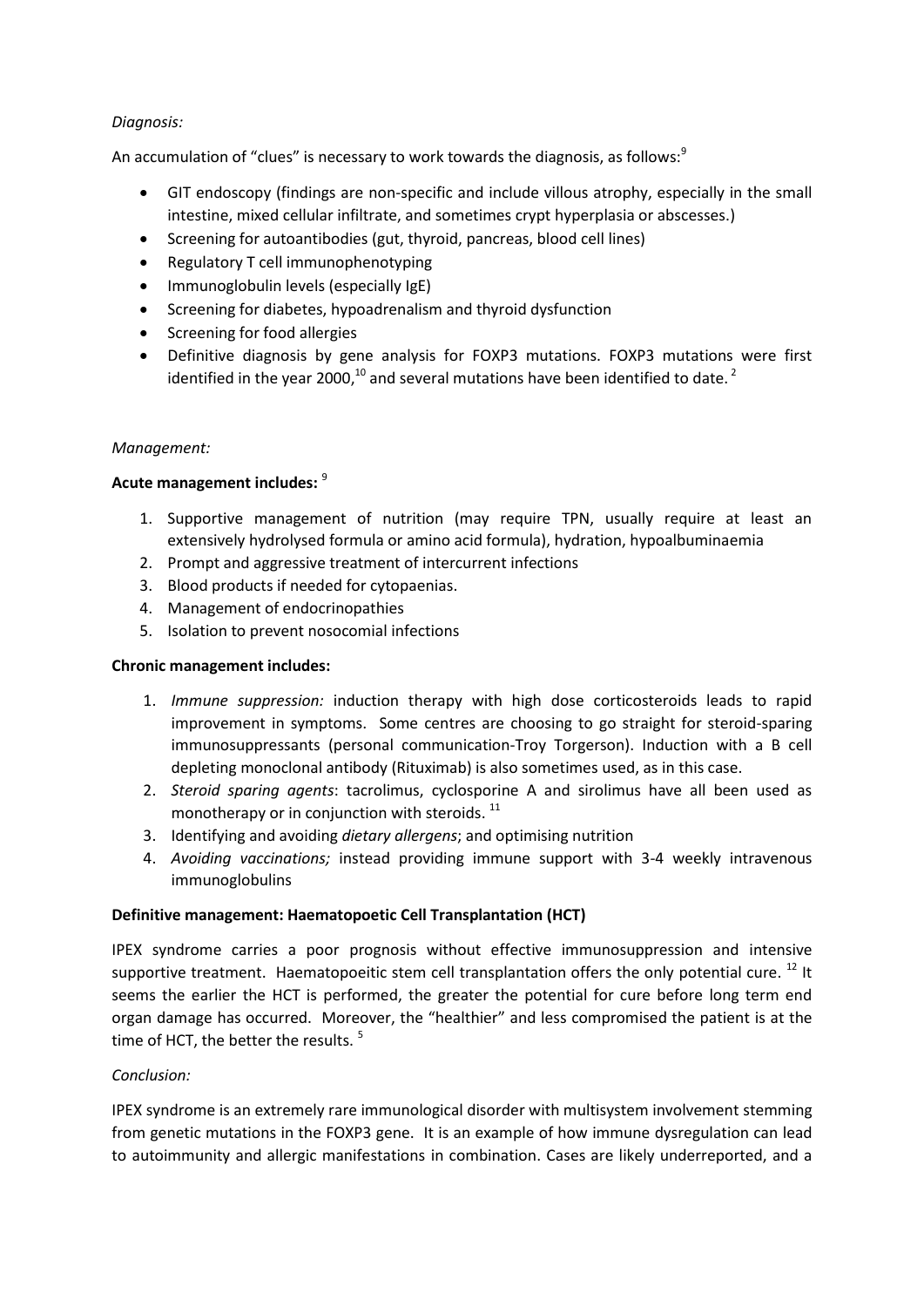high index of suspicion is need to pursue the diagnosis. However, the earlier the diagnosis is made and therapy instituted, the better the long term prognosis.

## References

- 1. Gambineri E, Torgerson TR, Ochs HD. Immune dysregulation, polyendocrinopathy, enteropathy, X-linked inheritance, a syndrome of systemic autoimmunity caused by mutations of FOXP3, a critical regulator of T cell homeostasis. *Curr Opin Rheumatol* 2003;15: 430
- 2. Tsuda M, Torgerson T, Selmi C et al. The spectrum of autoantibodies in IPEX syndrome is broad and includes anti-mitochondrial autoantibodies. *J Autoimmunity* 2010;35: 265-8
- 3. Torgerson TR, Ochs HD. Immune dysregulation, polyendocrinopathy, enteropathy, X-linked : forkhead box protein 3 mutations and lack of regulatory T cells. *J Allergy Clinical Immunol*  2007; 120: 744
- 4. Ochs HD, Oukka M, Torgerson TR. TH17 and regulatory T cells in primary immunodeficiency diseases*. J Allergy Clin Immunol* 2009; 123: 977
- 5. Gambineri E, Perroni L, Passerini L et al. Clinical and molecular profile of a new series of patients with immune dysregulation, polyendocrinopathy, enteropathy, X-linked syndrome: inconsistent correlation between forkhead box protein 3 expression and disease severity. *J Allergy Clin Immunol* 2008;122: 1105-1112
- 6. Ochs HD, Torgerson TR. Immune dysregulation , polyendocrinopathy, enteropathy, X-linked inheritance: model for autoaggression. *Adv Exp Med Biol* 2007; 601: 27-36
- 7. Torgerson T, Linane A, Moes N et al. Severe food allergy as a variant of IPEX Syndrome caused by a deletion in a noncoding region of the FOXP3 gene. *Gastroenterology* 2007; 132: 1705-17
- 8. Moudgil A, Perriello P, Loechelt B et al. Immunodysregulation, polyendocrinopathy, enteropathy, X-linked (IPEX) syndrome: an unusual case of proteinuria in infancy. *Pediatr Nephrol* 2007;22: 1799-1802
- 9. Braskett M, Chatila T. IPEX: Immune dysregulation, polyendocrinopathy, enteropathy, Xlinked. Accessed form [www.uptodate.com](http://www.uptodate.com/) on 21/08/2013
- 10. Chatila TA, Blaeser F, Ho N, et al. JM2, encoding a fork-head-related protein, is mutated in Xlinked autoimmunity-allergic disregulation syndrome. *J Clin Invest* 2000; 106: R75-81
- 11. Bindl L, Torgerson T, Perroni L et al. Successful use of the new immune-suppressor sirolimus in IPEX (Immunodysregulation, polyendocrinopathy, enteropathy, X-linked) syndrome. *J Pediatr* 2005; 147: 256-9
- 12. Burroughs LM, Torgerson TR, Storb R et al. Stable hematopoietic cell engraftment after lowintensity nonmyeloablative conditioning in patients with immune dysregulation, polyendocrinopathy, enteropathy, X-linked syndrome*. J Allergy Clin Immunol* 2010; 126: 1000-1005